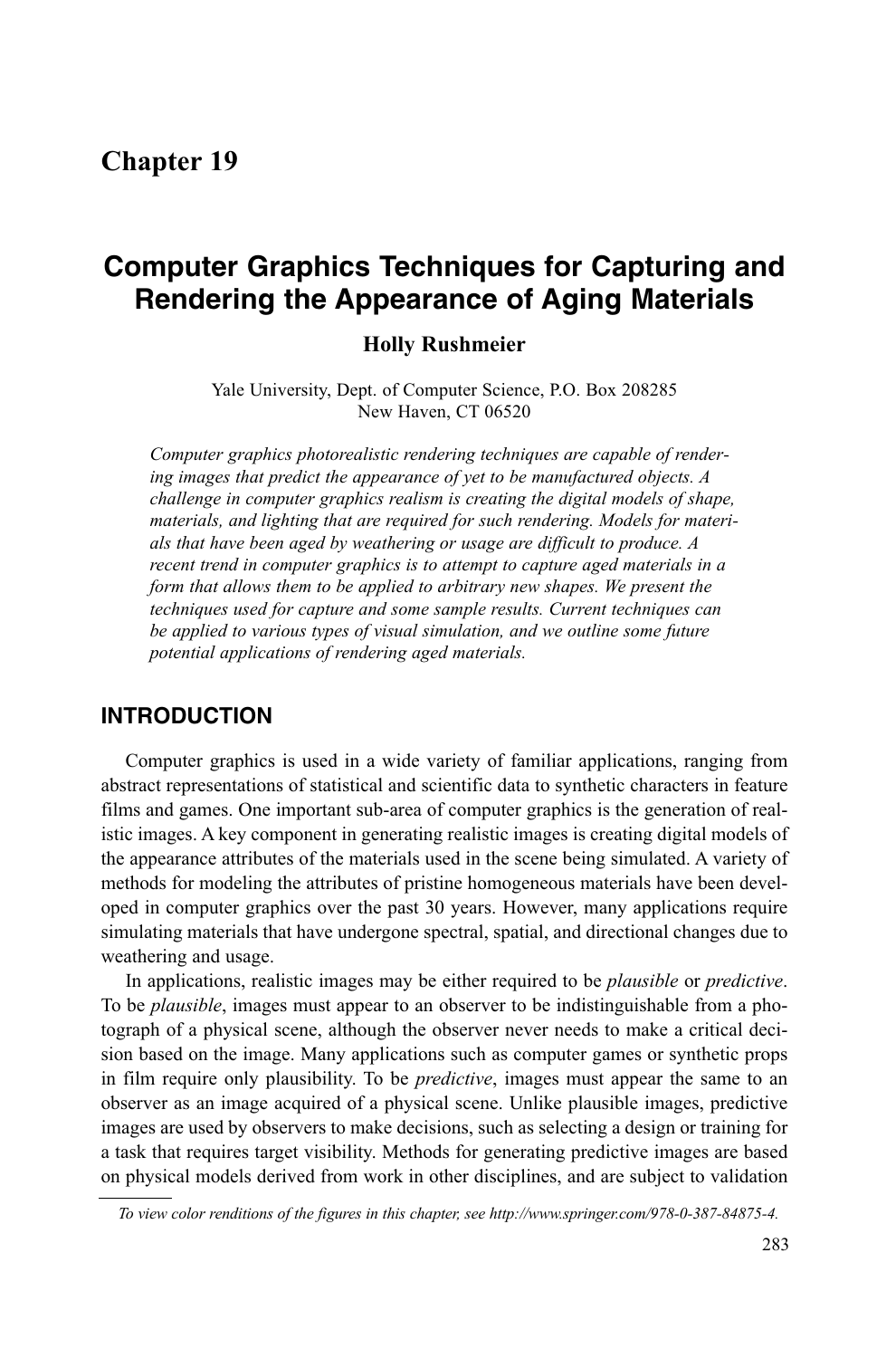by physical and/or psychophysical experiment. While the requirements for a plausible image are lower, a difficult question to answer is whether a method can be relied upon to always produce a plausible result. Heuristics that produce plausible results in some cases may require a lot of manual tuning to obtain the desired output for a particular application. As a result, computer graphics researchers often focus on predictive techniques that have proven reliability. Generalizing predictive techniques to create reliable plausible results is easier than starting from pure heuristics that are not founded on physical models.

Most existing models for weathered materials in computer graphics are purely heuristic. Over the past 10 years various attempts have been made to generate models from first principles and from measured data. Existing methods are generally too slow or hard to control. Modeling aged materials continues to be a challenge in computer graphics research. Unlike other challenges that can be met with faster processors and increased memory, modeling materials requires new techniques and algorithms built on theory and data from other disciplines including chemistry and materials science.

Computer graphics has a history of borrowing from and contributing to other disciplines. An example of this interchange is radiative heat transfer and computer graphics lighting simulations. In the 1980s, techniques such as radiosity<sup>1-2</sup> from heat transfer were adapted to accurately compute visible light transfer in scenes for predictive rendering.<sup>3</sup> Subsequent work in computer graphics refined and improved the computational techniques and the results have been included in heat transfer texts.4 Collaboration between chemists and material scientists and researchers in computer graphics clearly has the potential to improve graphics systems, and may also result in new methods for designing and evaluating the appearance of new materials.

We begin with a brief review of the elements of rendering images and capturing input that have become common in computer graphics. Next we give an overview of current methods that attempt to model aging materials. We conclude with an outlook for possible new work in this area, and the potential for new applications that could be enabled by improved material appearance models.

#### **BACKGROUND—RENDERING AND CAPTURE**

Material models are required to render realistic images. Specifically, in computer graphics the term rendering refers to the process of using numerical descriptions of threedimensional scenes and a virtual camera and producing a two-dimensional image. The description of a three-dimensional scene may be produced entirely by a user interacting with a computer using mathematically based modeling software. However, over the past 10 years with the increasing availability of digital cameras, the use of captured data along with completely human specified models has become increasingly common.

*Figure* 1 illustrates the rendering process. A virtual camera specifies a viewer position and the viewing frustum. The image plane is perpendicular to the view direction, and is discretized into an array of pixel locations. The image is specified by defining an emitted (illuminated display) or reflected (for print images) color at each pixel location. Typically for computer images, values of red, green, and blue are specified, with the specifics of the element spectra taken into account for consistent appearance cross devices.<sup>5</sup> The view point and pixel locations define a set of rays in the three-dimension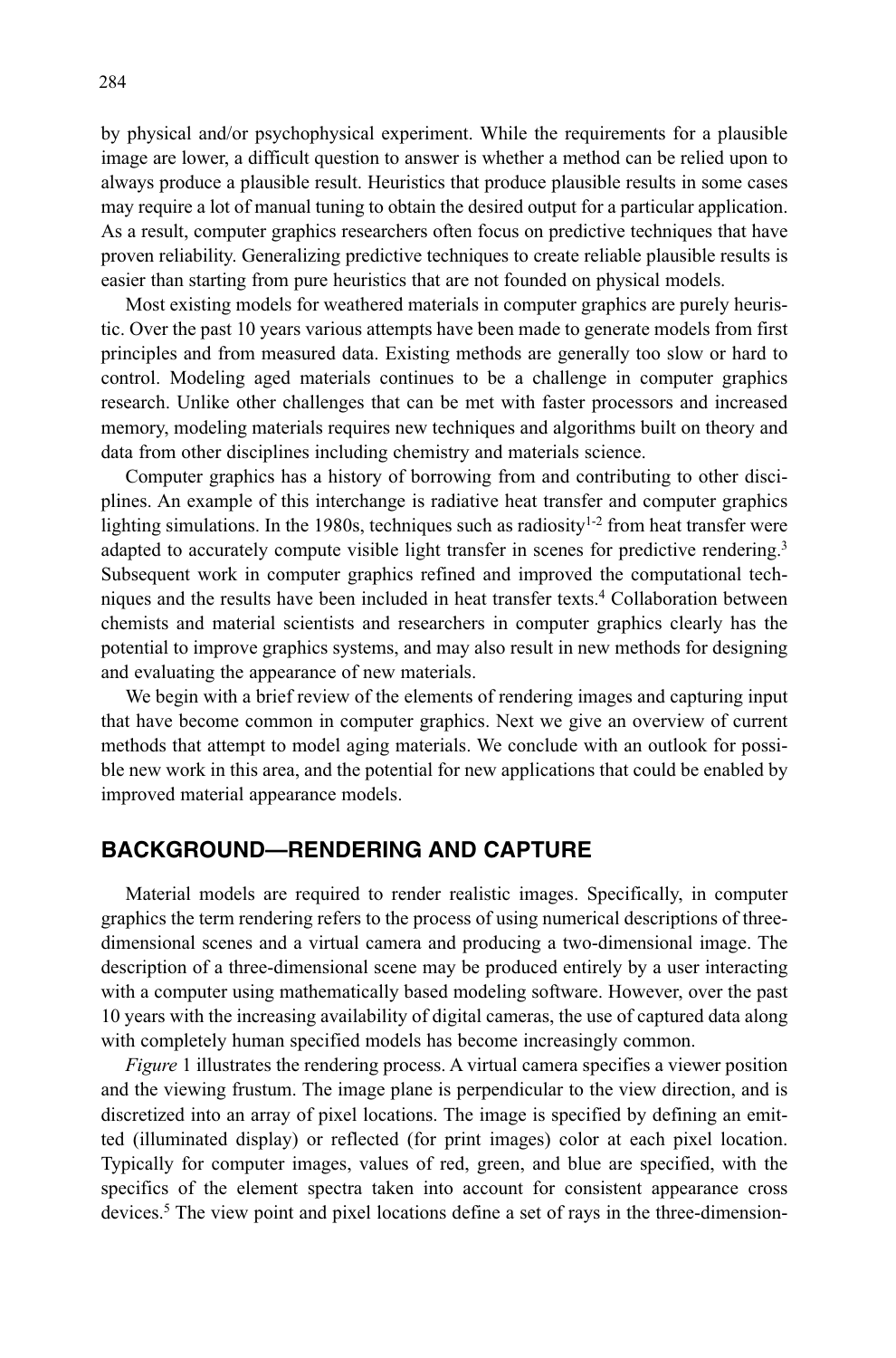al scene. A realistic image is formed by setting the pixel values according to the visible light that would arrive at the view point from the scene. The light arriving from a particular object visible along a ray depends on three things: shape, incident illumination, and properties of the object material.

The shape of an object can be defined in a variety of ways including triangle meshes, tensor splines, and subdivision surfaces. The specification of shape, computer aided geometric design,



*Figure 1—A 2-D image is defined by specifying a virtual camera and the lighting, shape, and materials in a 3-D scene.*

is a broad area in itself that is described in numerous texts. $6-7$ 

Computing the incident illumination is also an extended topic. Light may arrive at a point directly from a light source such as a lamp or the sun. Light may also arrive after one or more scattering effects in the environment. Accounting for all scattering events is referred to as "global illumination" in computer graphics. Methods for computing global illumination include the radiosity methods mentioned earlier, as well as many variations of ray tracing. Global illumination methods are described in detail in texts such as those by Larsen and Shakespeare<sup>8</sup> and Dutre<sup>9</sup> et al. Despite being a complex problem, current global illumination methods have been validated relative to ground truth as being reliable for being predictive, given accurate models of shape and materials.<sup>10</sup> Global illumination systems such as the freely available Radiance software<sup>11</sup> or commercial products such as Lightworks<sup>12</sup> are used in design applications requiring predictive results as well as for creating appealing and plausible imagery.

Material models in computer graphics have mainly focused on specifying the materials bidirectional reflectance distribution function (BRDF), or more generally the bidirectional scattering surface reflectance distribution function (BSSRDF).<sup>13</sup> The BRDF gives the reflected radiance as a function of wavelength, incident direction, and exitant direction. Both phenomenological models $14,15$  that are constructed to fit measured data and first principles models that use surface roughness models and material index of refraction<sup>16-17</sup> have been developed and validated. For materials that are not spatially homogeneous, many systems depend on procedural methods that vary the BRDF parameters on a surface.18

BRDF specifications require some sort of measured data—either reflected radiances or surface roughness and index of refraction. Since microscopic surface roughness is difficult to measure, attention in graphics has focused on measuring reflected radiance. For spatial variations, procedural textures can be difficult to tune to achieve the appearance of specific materials. Interest has grown therefore in using digital cameras to capture spatially varying BRDFs.

A simple digital camera image is not adequate to model a material. As in the synthetic image, an image from a digital camera includes the effect of shape and incident illumination as well as material. The basic strategy for capturing materials with a digital camera is to control the lighting, measure the shape, and then process the image to estimate the mate-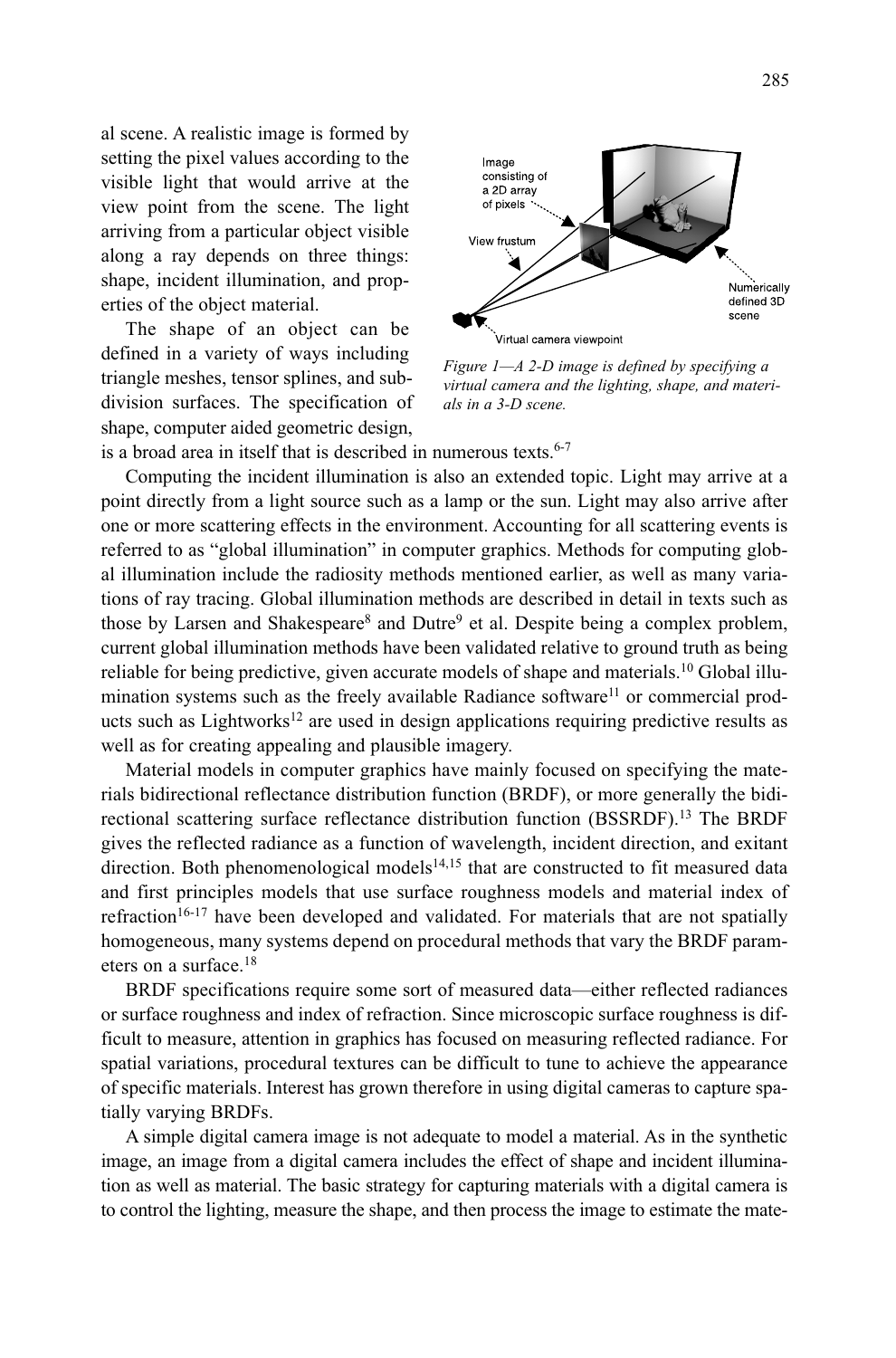

*Figure 2—Object shape and appearance are captured by a hardware set-up including computer controlled range scanner, color camera, and lights.*

rial appearance attributes. Since most methods for this processing in computer graphics do not include error estimates in this processing, we refer to this as "capture," rather than as "measurement." Several techniques have been developed with digital camera and controlled lighting for computer graphics to capture reflected radiance from simple known convex shapes.<sup>14,19</sup> These methods account for factors such as camera response nonlinearities and the spectrum of the illuminating source used, as well as novel geometric arrangements of objects and mirrors to reduce the number of images required.

For materials of interest on existing objects, more complex techniques are needed. *Figure* 2 shows one set-up for capturing the appearance of existing objects. The apparatus consists of a laser triangulation scanner (ShapeGrabber SG1002),<sup>20</sup> digital camera (Olympus  $C8080\text{WZ}$ ),<sup>21</sup> and small computer controlled light sources (in this case, halogen bulbs in custom housings with custom control). The laser triangulation scanner is one of many optical devices developed over the past 20 years for measuring shape.<sup>22</sup> An emitter and sensor are mounted a known distance apart. Knowing the angle of the emitted laser spot and the angle from the sensor at which the reflection of the laser from the object is observed allows calculation of the distance from the object to the scanner. Scanning the object from a series of views produces a series of range images (images in which a depth, rather than a color, is recorded at each pixel) which can subsequently be



*Figure 3—Hardware set-up captures images under five different lighting conditions (top row), which are processed with captured geometry (lower row left) and color corrected for the light source color to produce a map of the diffuse reflectance of the object surface.*

geometrically registered and merged to form a three-dimensional model of the object shape. $23$ 

The parameters of the color digital camera (position, orientation, focal length, and distortion correction) and position of the light sources can be calibrated in terms of the three-dimensional scanning system.<sup>24-25</sup> With these calibrations the projection of the captured image on the shape and the direction of the incident light are known. The image can be processed with this information to estimate either just the diffuse albedo<sup>26</sup> or, with assumptions about the similarity of the material viewed through different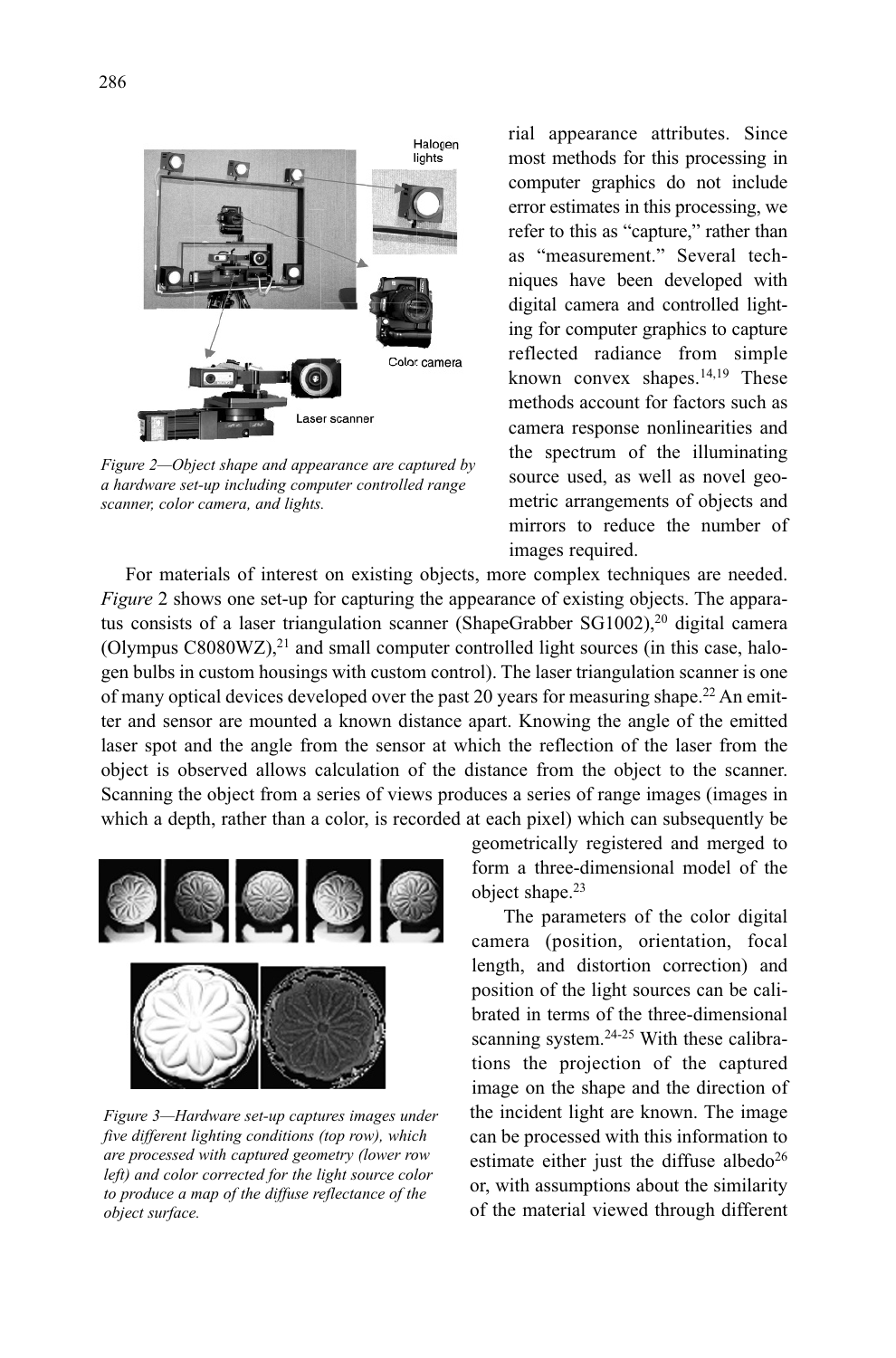pixels, the BRDF at each surface point.<sup>27</sup> *Figure* 3 shows five images and geometry captured by the system in *Figure* 2, and the texture map of diffuse reflectance obtained after processing for directional lighting and accounting for the non-white spectrum of the incident light.

Analogous to the problem of aligning and merging all of the geometric range images, the individual processed textures need to be registered and combined.23 The processed texture values are stored in images that are associated with the 3-D geometry via texture mapping. That is, each 3-D vertex on the object is mapped to



*Figure 4—A 3-D object is partitioned into nearly flat regions to map texture images to the surface.*

a 2-D location in the texture image. To facilitate this mapping, the 3-D object is partitioned into approximately flat regions, and the textures for each region are stored in one combined large image. The result of this partitioning is illustrated for a captured complex natural object, a seashell, as shown in *Figure* 4.

### **CURRENT CAPTURE TECHNIQUES FOR AGING MATERIALS**

Various methods have been developed for limited simulation of material aging. A complete summary is given by Lu et al.<sup>28</sup> Methods include modeling the mechanics of adhesion and cohesion of paint and substrates to simulate cracking and peeling,<sup>29</sup> and flow over objects resulting in the deposition of dirt and corrosive agents.<sup>30</sup> Most simulations methods are computationally slow, and can result in noticeable visual artifacts. Simulations have only been validated by general comparisons of synthetic results with photographs of the same phenomena that show similarities such as crack density. Because simulation has not proved efficient, most weathering effects in applications such as film and games are currently produced by hand painting of textures, or by artistically altering and manually applying photographs as texture maps. To reduce the labor involved in these applications and to enable predictive applications, researchers have turned to capturing physical aging effects.

The problem of capturing aging effects differs from the capture of full objects. Rather than capturing an image of reflectances that maps to a particular object, such as the mapping in *Figure* 4, a set of spatially varying reflectances is sought that can be mapped to a new object that is significantly different in shape from the original capture object.

Capturing the appearance of aging materials requires accounting for spectral, directional, and positional changes over time. Obtaining data for such a high dimensional problem in a transferable form is difficult. Four recent methods for capturing the effects each work by simplifying one or more dimensions. All of the methods can be applied to produce plausible results in some cases, but all are restricted to the extent they can produce predictive images.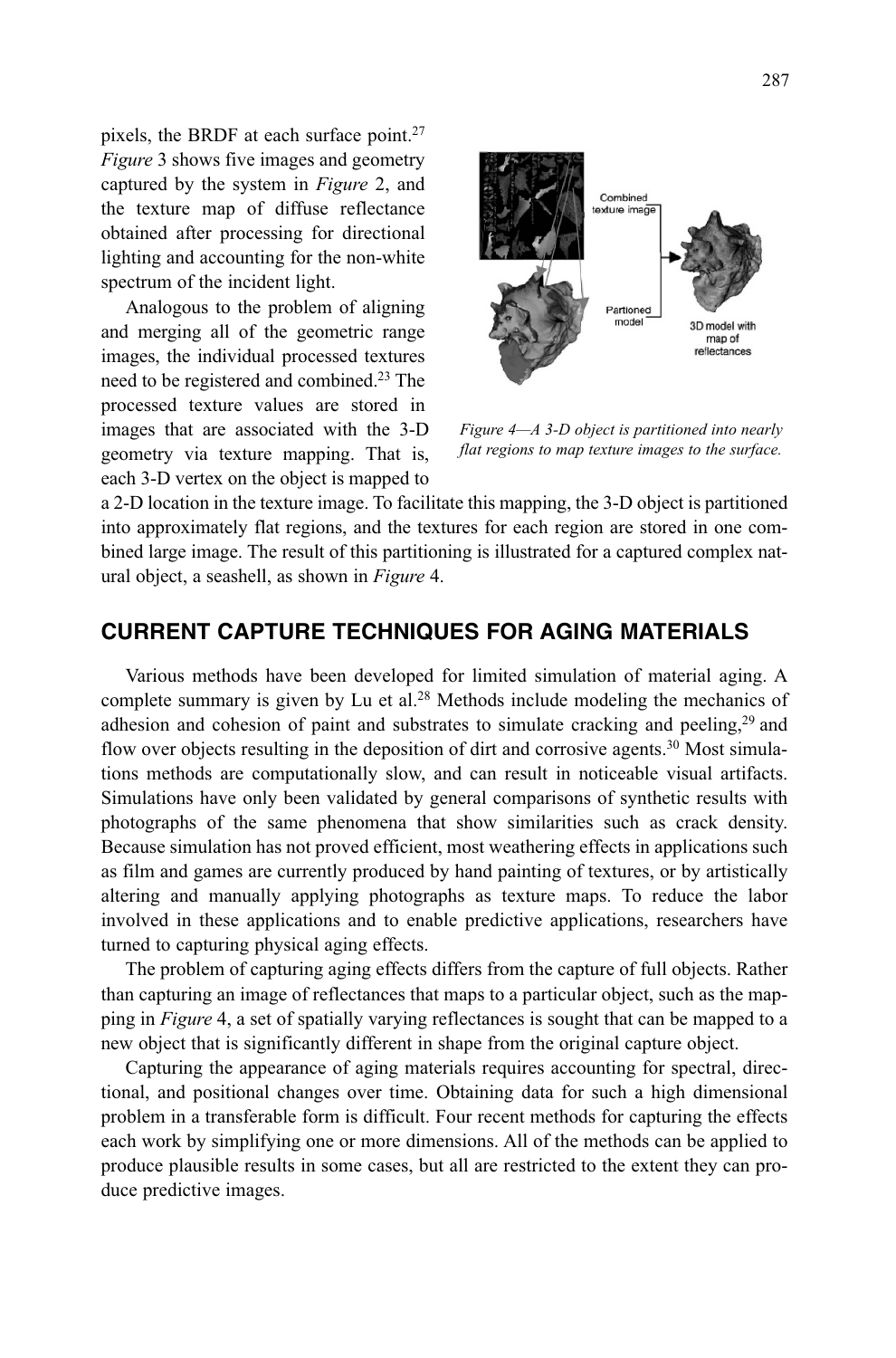Assumptions or restrictions in the different methods include:

- (1) The effect of object shape on temporal appearance variations can be ignored.
- (2) The end effect only, rather than temporal evolution of appearance, is of interest.
- (3) Processes that can be reproduced in a reasonable length of time (weeks or less) are considered.
- (4) Directional variations can be inferred from spectral variations on the material surface.
- (5) The sequence of temporal effects acting on a sample can be inferred.

Assumptions (1) and (3) apply to the results by Gu et al.<sup>31</sup> who performed a series of laboratory experiments to capture the temporal variation of appearance on flat 1"  $\times$  1" samples of materials. Appearance was captured using an array of cameras and lights supported by a dome structure to capture the full BRDF across the sample. A library of data for 26 materials was captured, and has been made available online.<sup>32</sup> To apply the results, assumptions need to be made such as the effect of the object geometry and edge effects around the area where the object was exposed to the agent producing the weathering. An advantage of the data collected is that subtle variations such as changes in glossiness are captured using the full dome system. The output of this method is a temporal texture. That is, for each pixel in the texture rather than just having a BRDF, there is a time series of BRDF values. Gu et al.<sup>31</sup> also introduced effective mechanisms for storing this data in compact form.

Assumptions  $(1)$ ,  $(4)$ , and  $(5)$  apply to the technique introduced by Wang et al.<sup>33</sup> Wang et al. begin with the assumption that a sample of material is found which has different areas that have been exposed to weathering effects for different periods of time. An example is a rusted plate with some original metal finish still exposed, some areas with flecks of rust, and some thoroughly rusted areas. The sample is scanned to determine the BRDF at equally spaced spatial positions (in general, pixel locations on an image of the sample). The BRDF samples are characterized by a seven parameter model. Three parameters each give the diffuse and specular reflectance in the red, green, and blue channels, and the seventh parameter gives the width of the specular lobe. A high dimensional manifold is formed by connecting each of the samples to each of its nearest eight neighbors. A human observer is asked to identify the most and least weathered areas of the sample. The samples identified are labeled as the end points of the weathering process on the manifold. All other points are assigned a degree of weathering based on their distance along the manifold between the greatest and least weathered samples. On the original spatial sample then, each sample can be assigned a degree of weathering. To capture the effect of spatial texture, the degree of weathering associated with each position is equal to the average degree of weathering of samples in a small surrounding region. Degree of weathering is roughly interpreted as the length of time an area has been exposed to a weathering process. The output is a space in which a texture can be extracted for any time in the assumed time history of the aging of a particular material.

Assumptions (2) and (4) apply to the approach by Mertens.<sup>34</sup> In this work, only the end appearance, or the "look and feel," of an aged object is of interest. This has the advantage that the effect of the object shape at all length scales is accounted for, but the specifics of what caused the weathering and over what time period are not known. Mertens et al.<sup>34</sup> start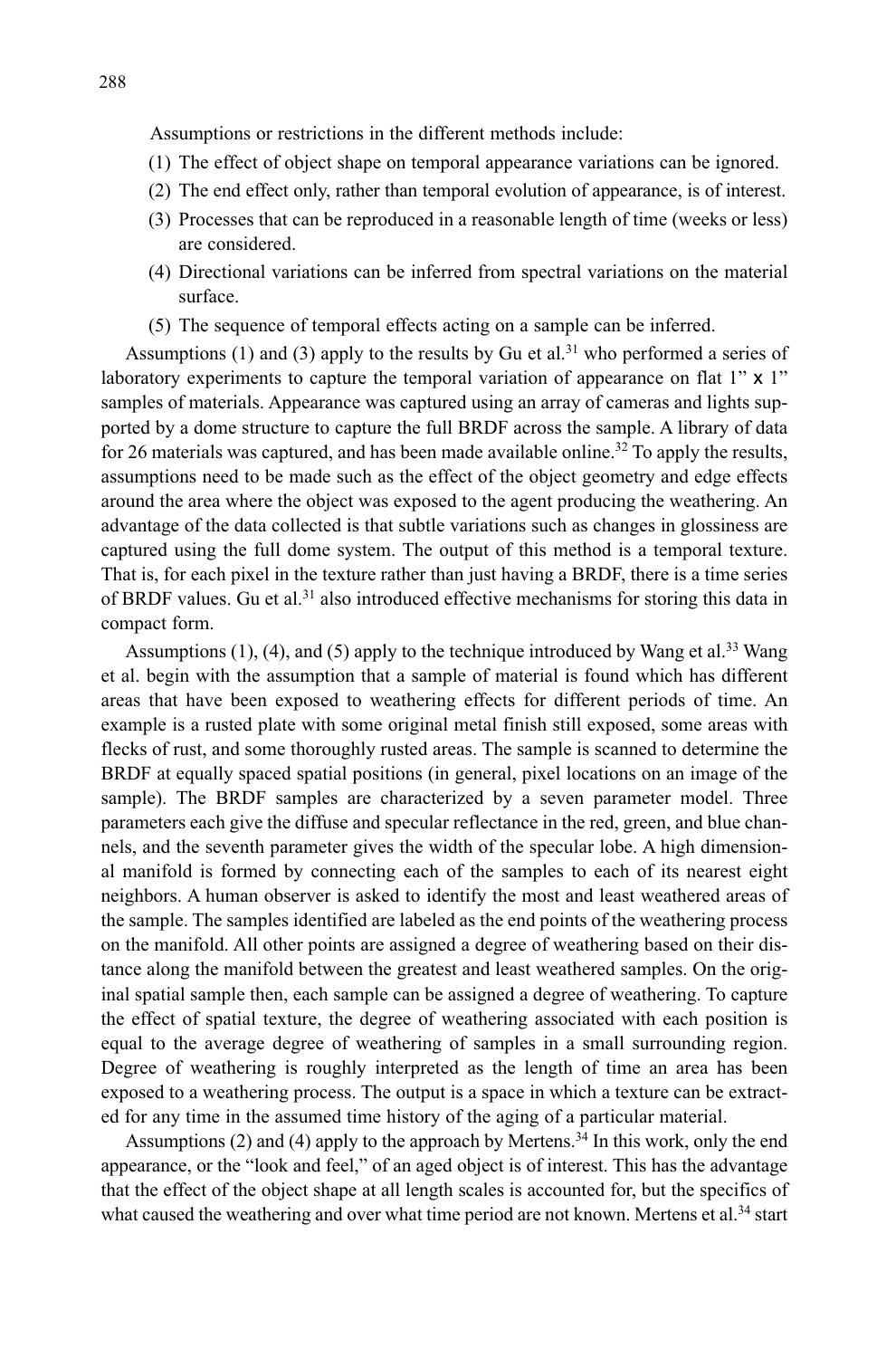with an object that has been captured with texture. Machine learning techniques (specifically canonical correlation analysis) are used to correlate texture variations with geometric measures such as curvature, surface orientation, and relative height of the position on the object. The result is a texture correlated with geometric quantities.

Finally, assumptions (3) and (4) apply to the method and data developed by Lu et al.<sup>28</sup> This work is similar to Gu et al., $3<sup>1</sup>$  in that aging effects are produced in the laboratory. Unlike Gu et al., $31$  though, the effects of shape on the effects are captured, and directional effects are not. Lu et al. produced accelerated effects such as rusting of an ironing surfacing compound with exposure to vinegar fumes, molding of cheese, and cracking of a thick paste coating of plaster and paint. The shape of the objects with related texture was captured using the set-up shown in *Figure* 2. By being able to geometrically register the shapes captured at different times, it was possible to move the objects during the experiment, rather than keeping them still relative to the capture device. This extended the range of effects that were practical to capture to phenomena that required weeks to develop. Experiments were repeated on objects to study the reproducibility of the effects. Similar to Mertens et al., $34$  the texture variations were correlated to geometric parameters, although in Lu et al. geometric harmonic analysis was used to organize the data, and temporal texture series (similar to the series captured by Gu et al.<sup>31</sup> for flat objects) rather than static textures were used in the correlations. The same aging process was physically applied to different shapes, so that the predictive capabilities of the model derived from an experiment could be assessed by comparison of synthesized and physical results. The output of this work is temporal textures for particular aging effects, correlated with object geometry.

For all of these methods, the models are used on new synthetic objects by texture transfer methods inspired by the Markov random field methods introduced by Efros and Leung.<sup>35</sup> These transfer methods were extended to texture synthesis on non-flat surfaces in work such as Wei and Levoy.<sup>36</sup> In these methods a texture is transferred from an orig-

inal sample while enforcing consistency and constraints. The process begins by selecting a location on the source object. For textures such as those modeled by Mertens et al.<sup>34</sup> or Lu et al. $28$  a location in the original texture with the same value of the relevant geometric parameter (or parameters) is found, respecting the constraint on the texture. Either a pixel, or small patch of pixels, is copied from the source texture to the new target. The method proceeds to a new untextured location on the target. Once again, a location on the source is found with the same relevant geometric parameter value. However, on this and all subsequent



*Figure 5—An example using data from Lu et al. of using a captured map of aging material to render a synthetic object.*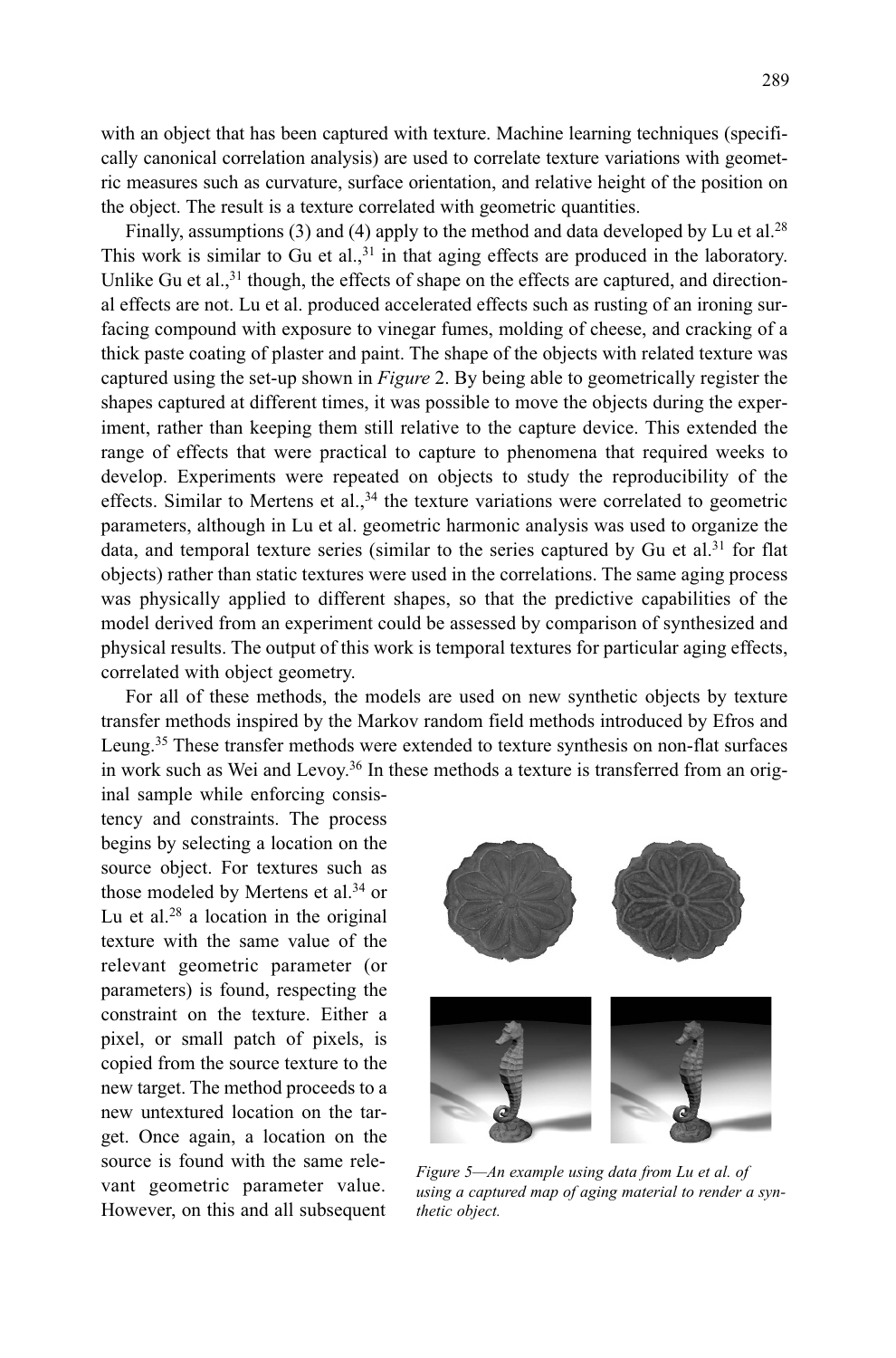transfers, consistency is enforced. That is, not only must the pixel or patch copied come from an area with the same geometric parameter, it must also be bounded by pixels with similar values to the pixels already transferred to the target object bounding the target location. An example of data captured by Lu et al.<sup>28</sup> applied to a synthetic object via texture transfer is shown in *Figure* 5.

## **FUTURE OUTLOOK**

Captured textures of aging materials have been shown to be capable of producing rich visual effects on synthetic objects that add to the realism of synthetic images. Current methods are clearly very limited in the types of effects they can produce. Only very preliminary validation experiments have been conducted for assessing how reliable the methods are in predicting visual impression. More data sets, and suitable models for extending the application of the data, are needed for captured effects to be used in mainstream graphics applications.

In the literature from different fields there are many reports of long-term aging effects on materials. Examples include a two-year field test of painted frames,37 and the 50-year stone wall test at NIST.38 Since these tests, however, were not conducted for the sort of detailed simulation now possible, data reported for such work includes graphs of summary parameters rather than detailed colored imagery and/or geometric measurements. As future accelerated aging techniques are developed, it may require only simple modifications to acquire image data under documented conditions that could subsequently be used in visual simulations. Image data is required to track the spatial variations such as cracking that occur during aging. Shape and illumination data are needed to disambiguate changes in images resulting from shading, and changes resulting from changes in the material. A shape description may simply be that the sample is flat or spherical. For other shapes a CAD file for manufactured samples could be provided, or the sample could be scanned with a device such as the ShapeGrabber. Illumination data can be provided by including a standard object, such as a white diffuse sphere, into the image captured of the sample.

Any release of data or modification of procedures involves costs. Why should data be released to benefit another industry such as training, film, or computer gaming? One possibility is that such data could be packaged as a product for sale. Examples of such data are stock photographs sold as texture libraries for graphics applications, or product-specific content provided (for paints or furniture) through software rendering systems.

A more speculative benefit of capturing and releasing data is that the availability of synthetic material aging models could in the long term be used as a tool by material designers and manufacturers. One scenario would be the availability of differing products or procedures for preventing or retarding weathering effects. Realistic imaging could be applied to demonstrate the effect of choosing a set of products in a particular geographic and architectural setting. Results for several different treatments could be compared. The uncertainty in results could be illustrated by rendering results for several different cases of anticipated weathering conditions.

Another scenario is the design of materials that are meant to change in appearance to uniquely adapt to an environment. Faux finishes and rapid forming patinas are popular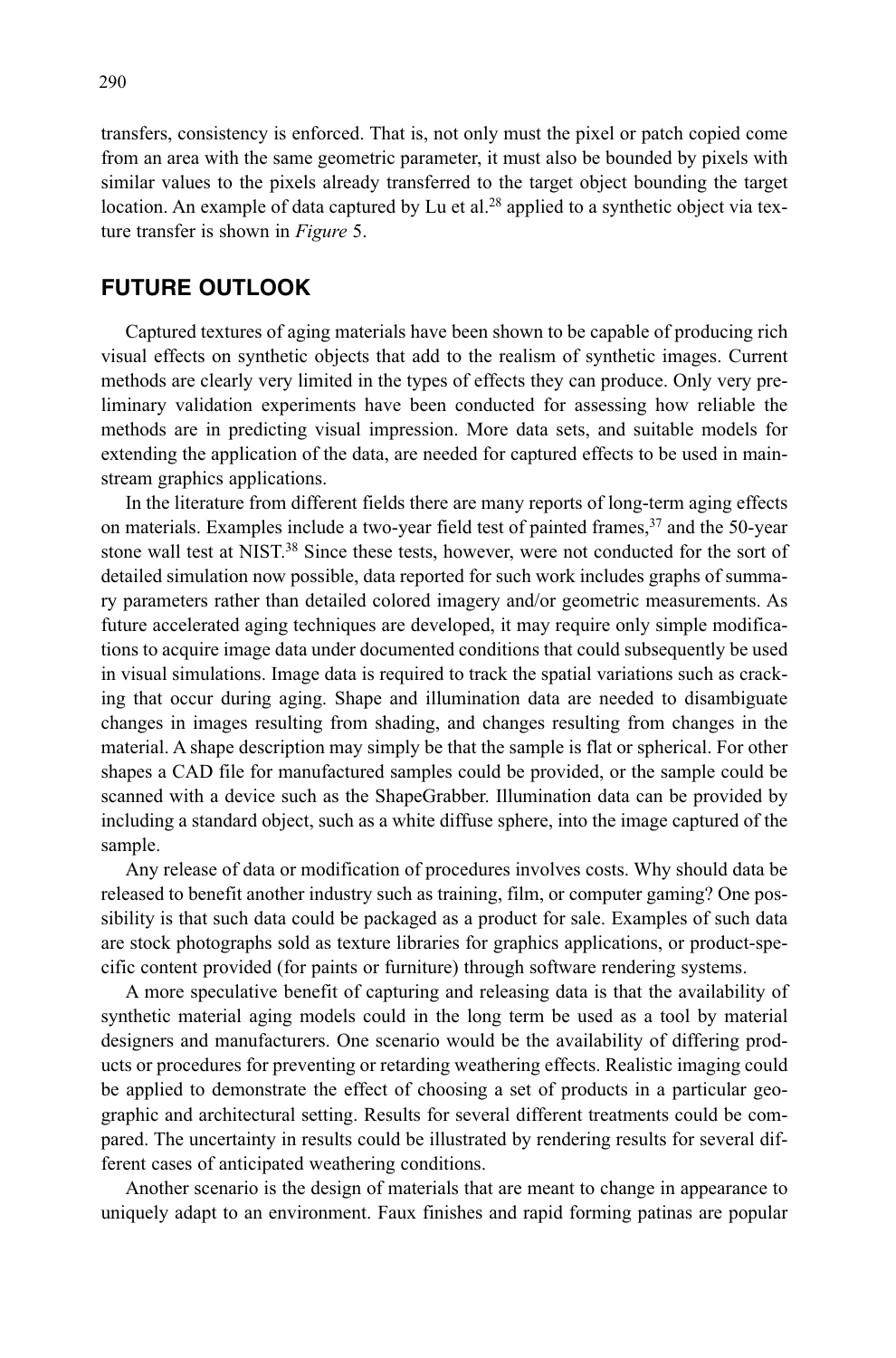for applying to small decorative objects to give them a unique look. Materials to produce similar effects could be designed for larger structures. While the local effects of age and geometry could be predicted by experiment and modeling, computer graphics image generation could be used to predict the large scale visual effect on different geometries in different environments.

#### **ACKNOWLEDGMENTS**

Discussions with members of the Yale Computer Graphics Group—Julie Dorsey, Athinodoros Georghiades, Andreas Glaser, Jianye Lu, Bing Wang, Hongzhi Wu, Chen Xu, and Songhua Xu—contributed to this paper. This work was supported by a grant from the National Science Foundation, # CCF-0528204.

#### **References**

- (1) Goral, C.M., Torrance, K.E., Greenberg, D.P., and Battaille, B., "Modelling Interreflections Between Diffuse Surfaces," *Computer Graphics* (*SIGGRAPH 84*), Vol. 18, p. 213-222 (1984).
- (2) Nishita, T. and Nakamae, E., "Continuous Tone Representation of Three-Dimensional Objects Taking Account of Shadows and Interreflection," *Computer Graphics (SIGGRAPH 85)*, Vol. 19, p. 23-30 (1985).
- (3) Meyer, G.W., Rushmeier, H.E., Cohen, M.F., Greenberg, D.P., and Torrance, K.E., "An Experimental Evaluation of Computer Graphics Imagery," *ACM Trans. on Graph*, 5, 1, p. 30-50 (January 1986).
- (4) Siegel and Howell, *Thermal Radiation Heat Transfer*, 4th Edition, Taylor and Francis, 2001.
- (5) Stone, M., *A Field Guide to Digital Color*, AK Peters Ltd., Wellesley, MA, 2004.
- (6) Farin, G.E., *Curves and Surfaces for Computer-Aided Geometric Design: A Practical Code*, Academic Press, Inc., 1996.
- (7) Warren, J.D. and Weimer, H., *Subdivision Methods for Geometric Design: A Constructive Approach*, Morgan Kaufmann Publishers Inc., 2001.
- (8) Larson, G.W. and Shakespeare, R., *Rendering with Radiance: The Art and Science of Lighting Visualization*, Morgan Kaufmann, San Francisco, CA, 1998.
- (9) Dutre, P., Bala, K., and Bekaert, P., *Advanced Global Illumination*, 2nd ed., AK Peters, Boston, MA, 2006.
- (10) Drago, F. and Myszkowski, K., "Validation Proposal for Global Illumination and Rendering Techniques," *Computers & Graphics*, Vol. 25, 3, p. 511-518 (June 2001).
- (11) Radiance Synthetic Imaging System, http://radsite.lbl.gov/radiance/HOME.html, accessed May 2007.
- (12) Lightworks Advanced Rendering, http://www.lightwork.com/products/advrender.htm, accessed May 2007.
- (13) Nicodemus, F.E., Richmond, J.C., Hsia, J.J., Ginsber, I.W., and Limperis, T., "Geometrical Considerations and Nomenclature for Reflectance," *NBS Monograph*, 160, U.S. Dept. of Commerce, 1977.
- (14) Ward, G.J., "Measuring and Modeling Anisotropic Reflection," in *Proc. 19th Annual Conference on Computer Graphics and Interactive Techniques*, ACM Press, p. 265–272, 1992.
- (15) Lafortune, E.P.F., Foo, S-C., Torrance, K.E., and Greenberg, D.P., "Non-Linear Approximation of Reflectance Functions," in *Proc. 24th Annual Conference on Computer Graphics and Interactive Techniques*, ACM Press/Addison-Wesley Publishing Co., p. 117–126, 1997.
- (16) Cook, R.L. and Torrance, K.E., "A Reflectance Model for Computer Graphics," *ACM Trans. on Graph*., 1(1):7–24, (January 1982).
- (17) He, X.D., Torrance, K.E., Sillion, F.X., and Greenberg, D.P., "A Comprehensive Physical Model for Light Reflection," in *Proc. 18th Annual Conference on Computer Graphics and Interactive Techniques*, ACM Press, p. 175–186, 1991.
- (18) Ebert, D.S., Musgrave, F.K., Peachey, D., Perlin, K., and Worley, S., *Texturing and Modeling: a Procedural Approac*h, 3rd. Ed., Morgan Kaufmann Publishers Inc., 2002.